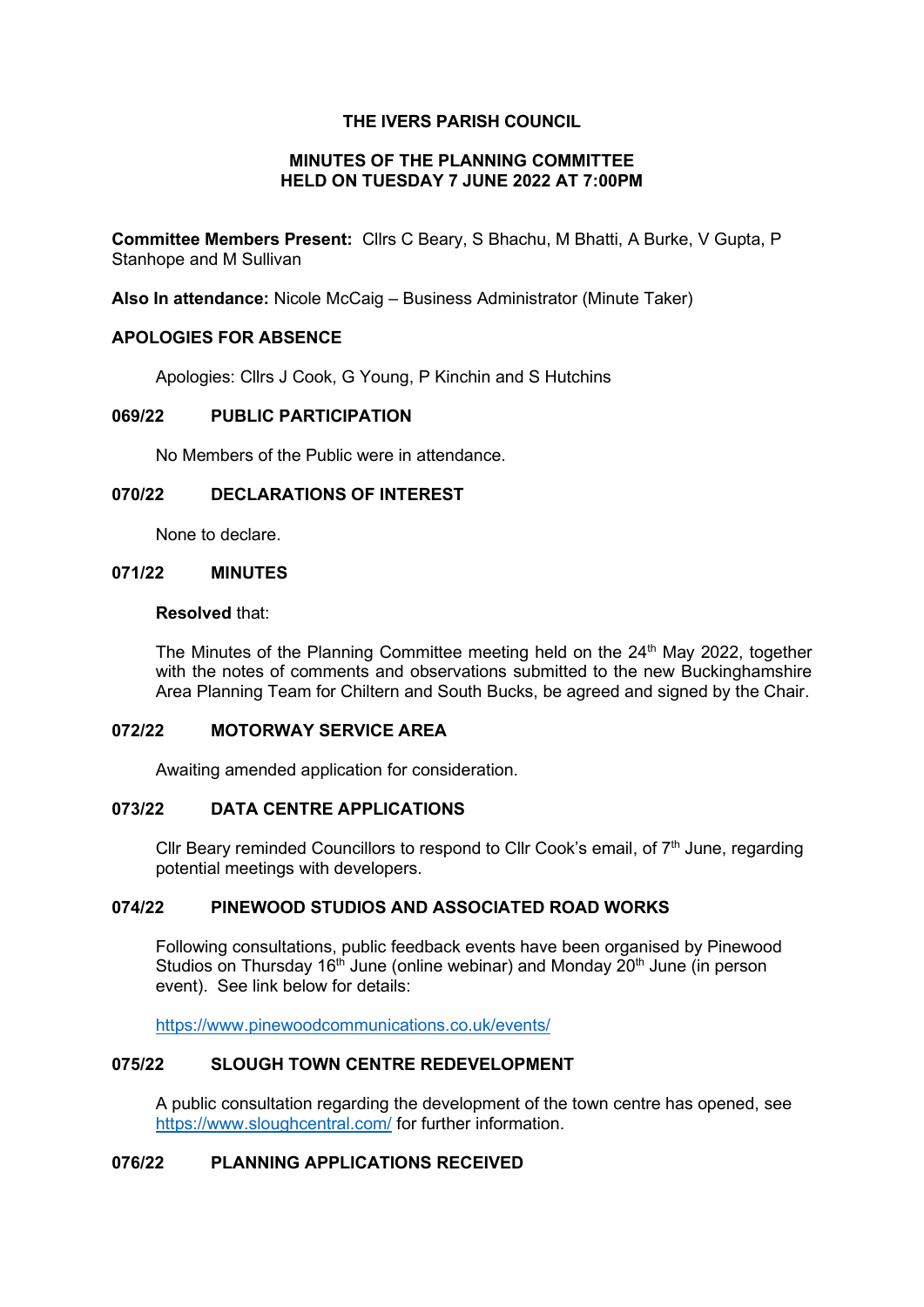# • **PL/22/1683/FA**

# **7 Richings Way Iver Buckinghamshire SL0 9DA**

First floor rear extension and conversion of loft into habitable space incorporating front, side, rear dormers and side rooflights. **IPC Comments**: A precedent for similar schemes has already been set in the local area.

# • **PL/22/1666/FA**

### **73 Wellesley Avenue Iver Buckinghamshire SL0 9BP**

Single storey outbuilding with pitched roof.

**IPC Comments**: A condition is needed to ensure the outbuilding is ancillary to the main dwelling and is not for separate habitation.

# • **PL/22/1544/FA**

# **27 Slough Road Iver Heath Buckinghamshire SL0 0DN**

Roof extension with front and rear dormer windows and rear and side rooflights

**IPC Comments**: Request Planning Officer checks the appropriateness of a front dormer.

# • **PL/22/1516/FA**

### **28 Wood Lane Close Iver Heath Buckinghamshire SL0 0LJ**

Demolition of existing single storey side extension and erection of single storey side extension and front porch, material and opening changes to the exterior of the dwelling and removal of chimneys.

**IPC Comments**: Green belt policy applies. Request Planning Officer checks whether a covenant is in place to protect design features.

### • **PL/22/1515/FA (\* Consultation Deadline Extension Requested) 28 Wood Lane Close Iver Heath Buckinghamshire SL0 0LJ**

Removal of existing roof and erection of new roof to accommodate living space, reduction in roof pitch to existing single storey side extension, material and opening changes to the exterior of the dwelling, removal of chimneys and the addition of rooflights to all elevations.

**IPC Comments**: Green belt policy applies. Request Planning Officer checks whether a covenant is in place to protect design features as the design is not in keeping with the existing street scene.

### • **PL/22/1520/VRC**

# **40 Wellesley Avenue Iver Buckinghamshire SL0 9BN**

Variation of conditions 2 (Materials), 3 (Surface materials), 6 (Levels) and 14 (Approved Plans) of planning permission PL/21/3424/FA (Demolition of existing bungalow and erection of detached dwelling) to allow for changes to materials and approval of conditions.

**IPC Comments**: No comment.

### • **PL/22/1522/FA**

# **13 The Ridings Iver Buckinghamshire SL0 9DU**

Part single, part double storey side and rear extension. **IPC Comments**: Query loss of light and privacy for neighbour.

# **077/22 DEVELOPMENT DECISIONS AND ENFORCEMENT INFORMATION**

• The Business Administrator reported that Councillors had received the most recent development decisions via the weekly newsletter.